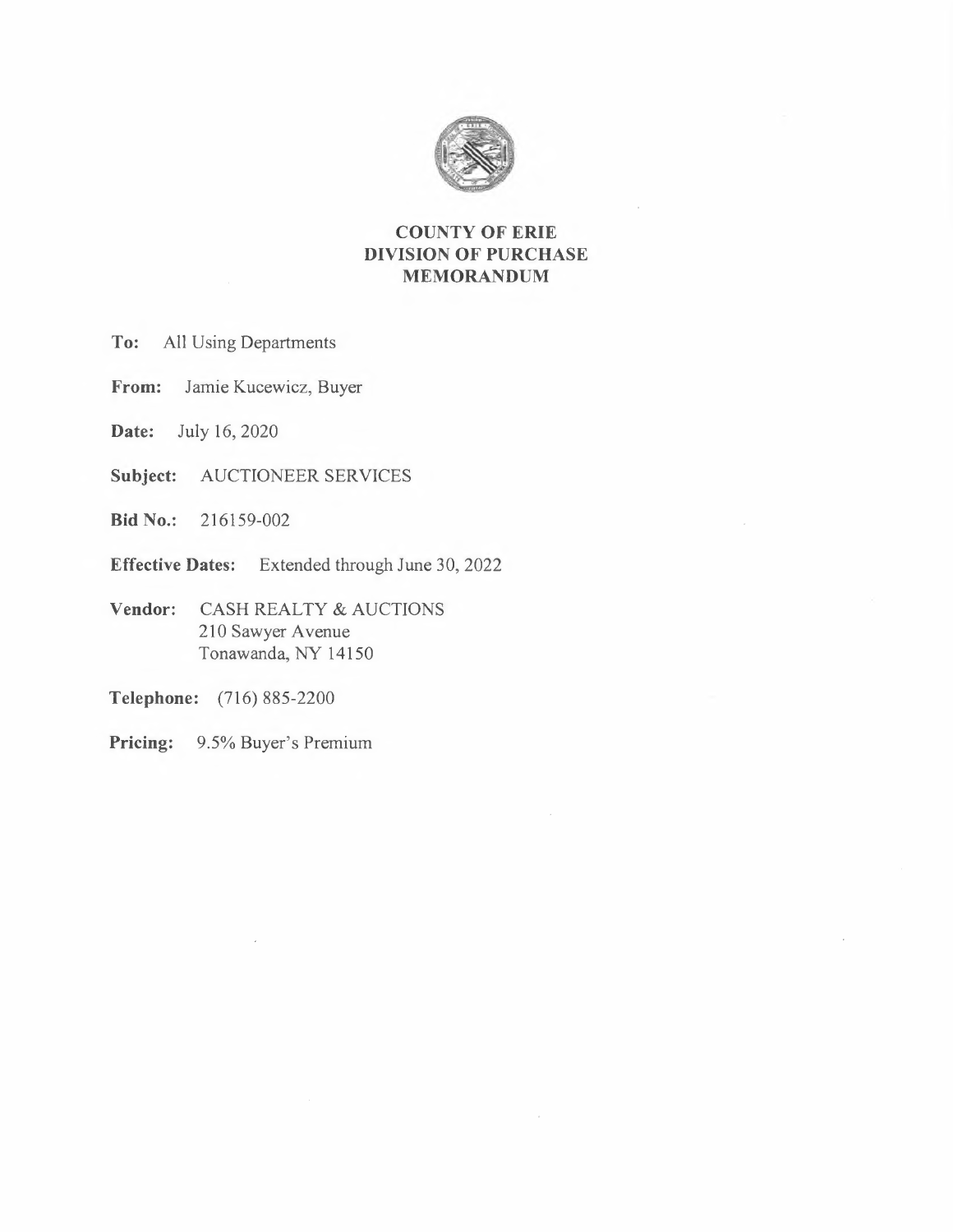

COUNTY OF ERIE **MARK C. POLONCARZ**  COUNTY EXECUTIVE

**DIVISION OF PURCHASE**  VALLIE M. FERRARACCIO DIRIFC'TOR

July 15, 2020

Cash Realty & Auctions 210 Sawyer Avenue Tonawanda, NY 14150 Attn: Nancy Cunningham

Re: Bid #216159-002- "Auctioneer Services"

Dear Ms. Cunningham

The County of Erie wishes to extend this agreement for an additional contract period, through June 30, 2022, under the same prices. terms and conditions as the original agreement.

Extension is provided for per paragraph 26, Page 5 of 6 of the "Instructions to Bidders": This offer is for your immediate consideration and acceptance. Please indicate below whether you agree to extend or do not wish to extend. Please respond within seven days upon receipt of this request.

After approval and execution by the County, a fully signed copy will be returned to you for your files.

| Yes, I agree to extend                   | No. I do not wish to extend                                            |
|------------------------------------------|------------------------------------------------------------------------|
| Company Name: Cash Realty & Auctions LLC |                                                                        |
|                                          | Representative (Please print): Nancy Commission Title: Managing Maubic |
| Signature: _                             | Date: 116 2020                                                         |
| Sincerely,                               |                                                                        |
| James D. Kucewicg                        |                                                                        |
| <b>Buyer</b>                             | Vallie M. Ferraraccio<br>Director of Purchase                          |
|                                          |                                                                        |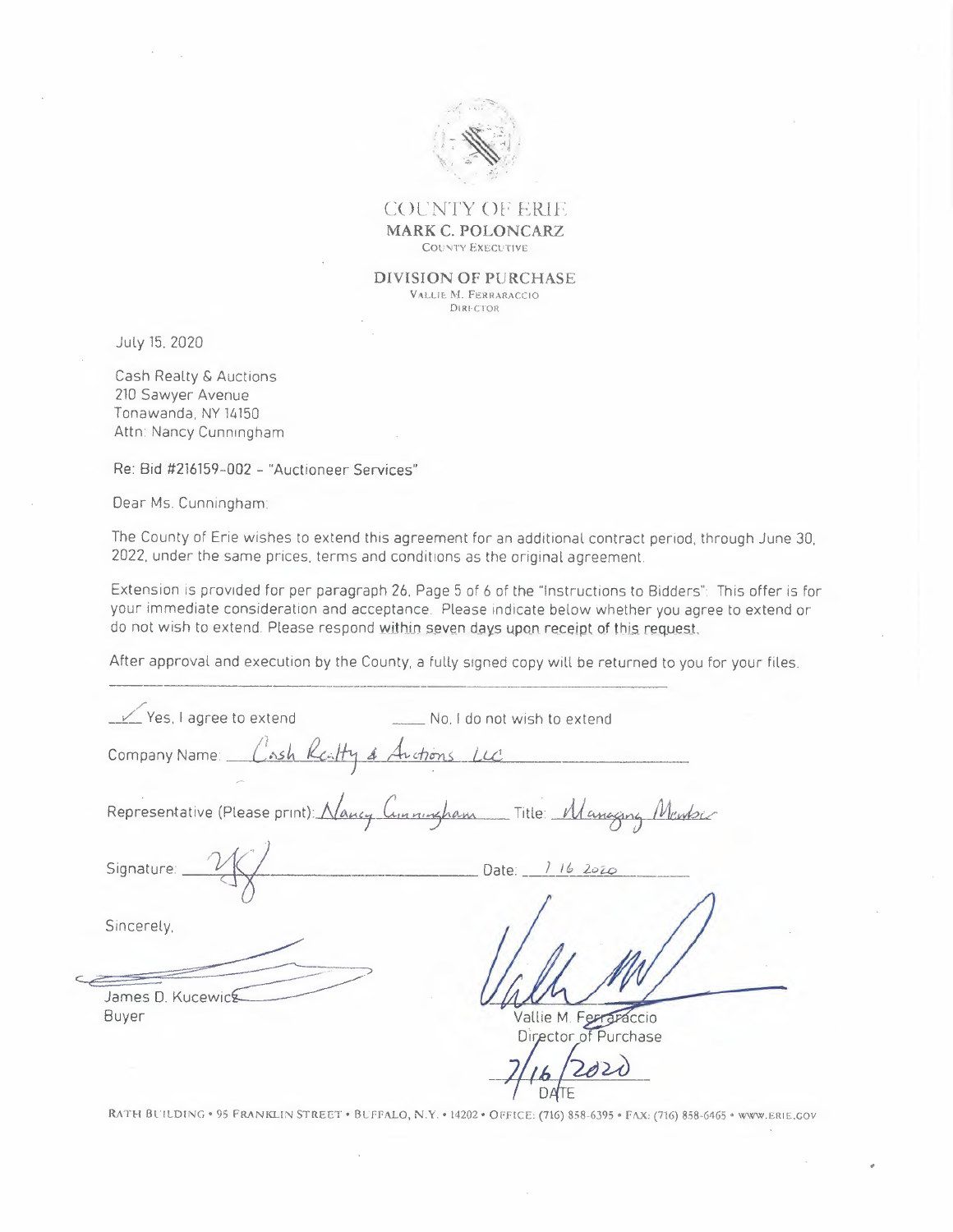

### **COUNTY OF ERIE MARK C. POLONCARZ COUNTY EXECUTIVE**

#### **DIVISION OF PURCHASE**

#### **INVITATION TO BID**

Bids, as stated below, will be received and publicly opened by the Division of Purchase in accordance with the attached specifications. FAX bids are unacceptable. Bids must be submitted in a sealed envelope to:

> County of Erie Division of Purchase Attention: JAMES D. KUCEWICZ, BUYER (716) 858-6336 95 Franklin Street, Room 1254 Buffalo, New York 14202

# **NOTE: Lower left hand corner of envelope MUST indicate the following:**  BID NUMBER: 216159-002

OPENING DATE: JUNE13.2016 TIME: 11:00 AM

FOR: AUCTIONEER SERVICES

CASH **REALITY &AUCTIONS**  210 **SAWYER AVE**  BUFFALO **NY 14150**  BID NUMBER: 216159-002<br>
OPENING DATE: JUNE 13, 2016<br>
FOR: AUCTIONEER SERVICES<br>
CASH REALITY<br>
210 SAWYER AY<br>
BUFFALO NY 14<br>
NAME OF BIDDER: \_\_\_\_\_\_\_<br>
If you are submitting other Invitations to Bid, each

If you are submitting other Invitations to Bid, each bid must be enclosed in a separate envelope.

Following EXHIBITS are attached to and made a part of the bid specifications, and part of any agreement entered into pursuant to this Invitation to Bid:

| X                                | EXHIBIT "A"<br>- Assignment of Public Contracts                            |
|----------------------------------|----------------------------------------------------------------------------|
| X                                | - Purchases by Other Local Governments or Special Districts<br>EXHIBIT "B" |
|                                  | - Construction/Reconstruction Contracts<br>EXHIBIT "C"                     |
| $\frac{1}{\sqrt{1-\frac{1}{2}}}$ | EXHIBIT "D"<br>- Bid Bond (Formal Bid)                                     |
| N/A                              | - Bid Bond (Informal Bid)<br>EXHIBIT. "E"                                  |
| X                                | <b>EXHIBIT "EP" - Equal Pay Certification</b>                              |
|                                  | - Standard Agreement<br>EXHIBIT "F"                                        |
|                                  | - Non-Collusive Bidding Certification<br>EXHIBIT "G"                       |
|                                  | - MBE/ WBE Commitment<br><b>EXHIBIT "H"</b>                                |
| $\frac{\frac{1}{x}}{1}$          | EXHIBIT "IC" - Insurance                                                   |
|                                  | EXHIBIT "P" & EXHIBIT "PBI" - Performance Bond                             |
| Q.                               | EXHIBIT "Q" - Confined Space Program Certification                         |
| $\times$                         | <b>EXHIBIT "EP" - Equal Pay Certification</b>                              |
| (Rev. 1/00)                      |                                                                            |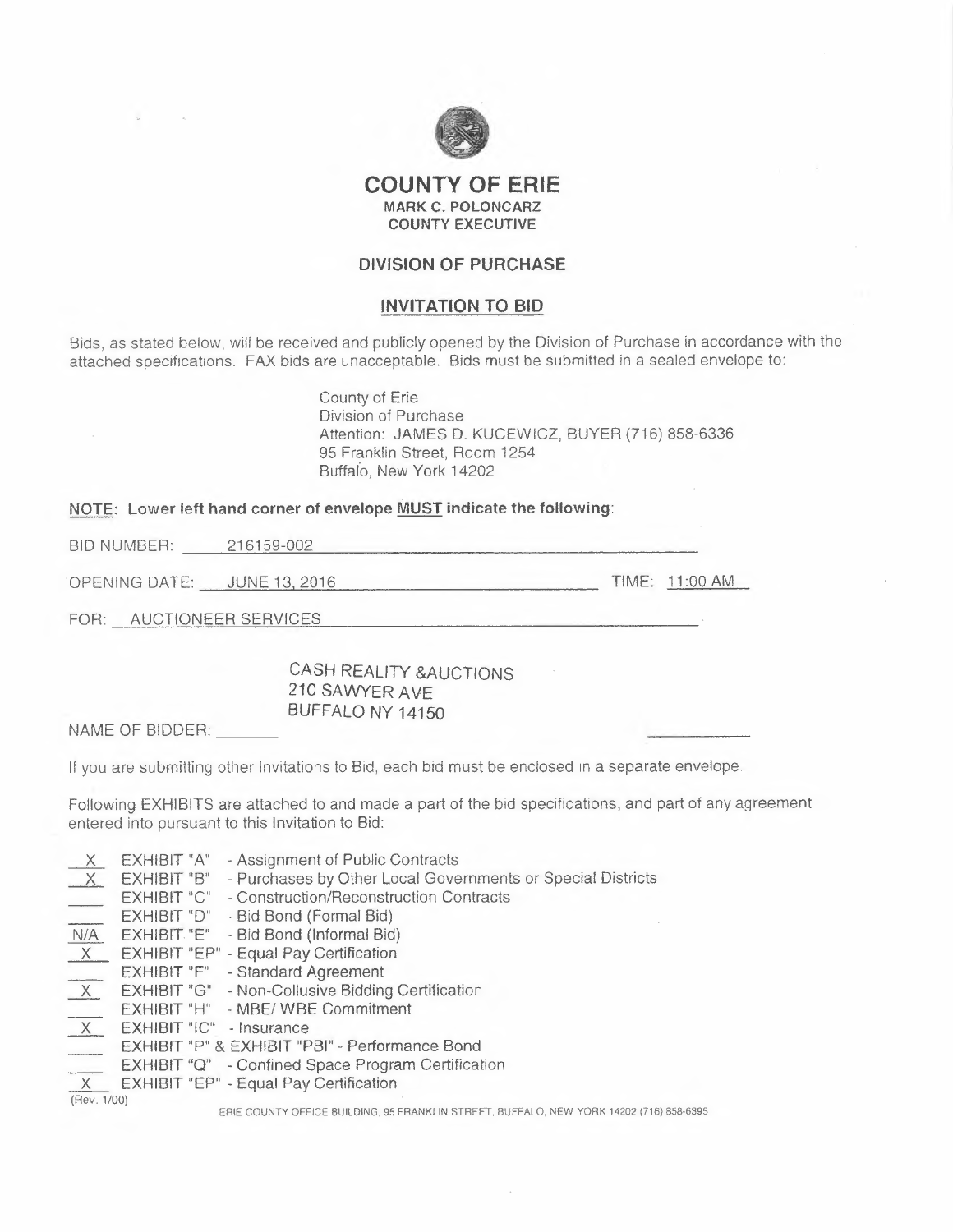## **County of Erie DIVISION OF PURCHASE NON-COLLUSIVE BIDDING CERTIFICATION**

By submission of this bid, each bidder and each person signing on behalf of any bidder certifies, and in the case of a joint bid each party thereto certifies as to its own organization, under penalty of perjury, that to the best of his knowledge and belief:

(1) the prices in this bid have been arrived at independently without collusion, consultation, communication, or agreement, for the purpose of restricting competition, as to any matter relating to such prices with any other bidder or any competitor;

(2) unless otherwise required by law, the prices which have been quoted in this bid have not been knowingly disclosed by the bidder and will not knowingly be disclosed by the bidder prior to opening, directly or indirectly, to any other bidder or to any competitor; and

(3) no attempt has been made or will be made by the bidder to induce any other person, partnership or corporation to submit or not to submit a bid for the purpose of restricting competition.

> **NOTICE**  (Penal Law, Section 210.45)

| IT IS A CRIME, PUNISHABLE AS A CLASS A MISDEMEANOR UNDER THE LAWS OF THE STATE OF NEW YO<br>FOR A PERSON, IN AND BY A WRITTEN INSTRUMENT, TO KNOWINGLY MAKE A FALSE STATEMENT, OR T<br>MAKE A FALSE STATEMENT, OR TO MAKE A STATEMENT WHICH SUCH PERSON DOES NOT BELIEVE TO<br>TRUE. |
|--------------------------------------------------------------------------------------------------------------------------------------------------------------------------------------------------------------------------------------------------------------------------------------|
| BID NOT ACCEPTABLE WITHOUT FOLLOWING CERTIFICATION:                                                                                                                                                                                                                                  |
| Affirmed under penalty of perjury this $15^+$ day of $\sqrt{2}$ Me                                                                                                                                                                                                                   |
| TERMS YEAR DELIVERY DATE AT DESTINATION BEFORE 6/13/16                                                                                                                                                                                                                               |
| FIRM NAME Cash Realty & Auchons, Luc                                                                                                                                                                                                                                                 |
| ADDRESS 210 SAWLEr AVE                                                                                                                                                                                                                                                               |
| ZIP1450<br>Tonaisman N                                                                                                                                                                                                                                                               |
| AUTHORIZED SIGNATURE                                                                                                                                                                                                                                                                 |
| TYPED NAME OF AUTHORIZED SIGNATURE $R_{\alpha}$ (ash Cunningham                                                                                                                                                                                                                      |
| TELEPHONE NO. 7416-885-2200<br>TITLE Manager                                                                                                                                                                                                                                         |
|                                                                                                                                                                                                                                                                                      |

(Rev. 1/2000)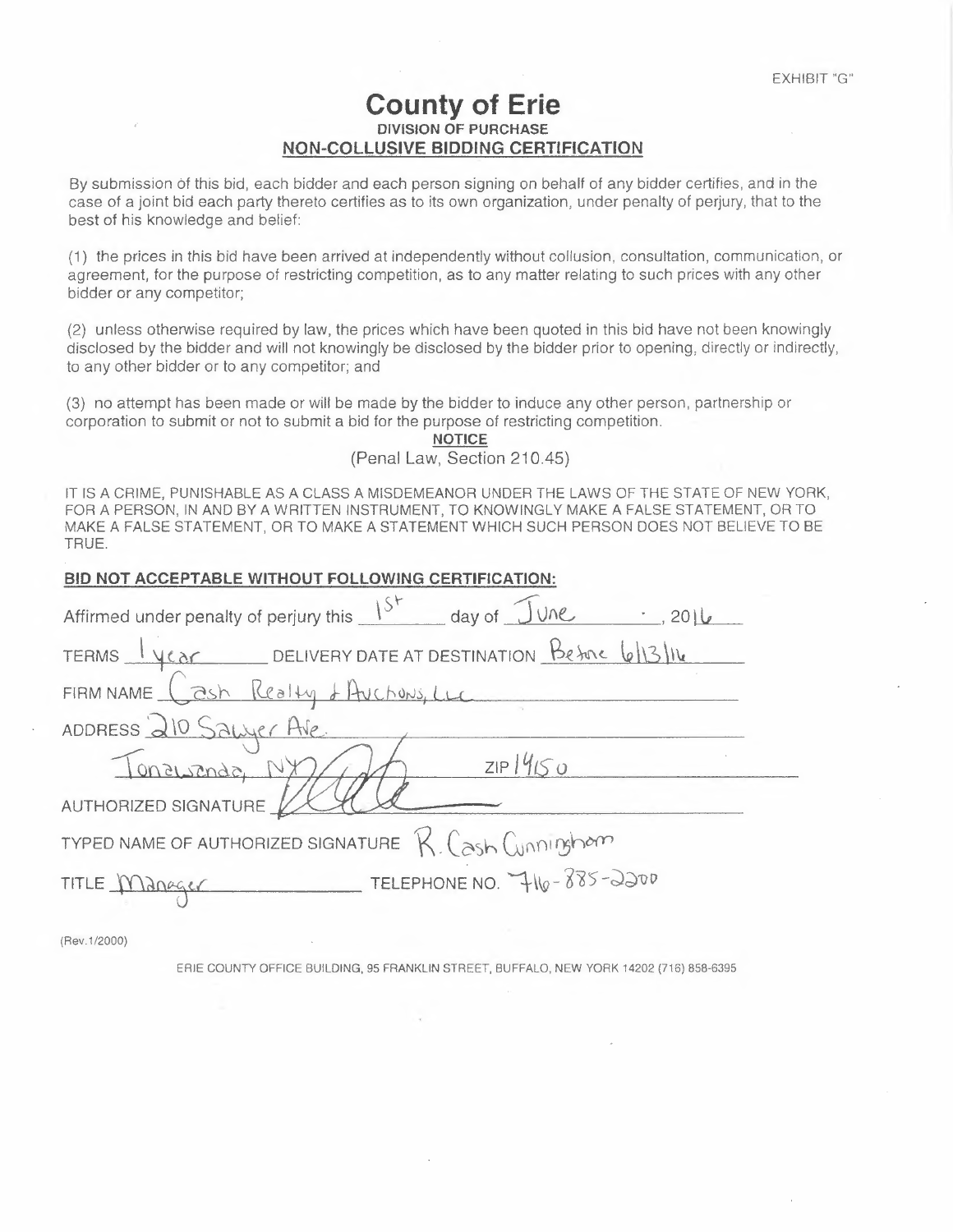## County of Erie **DIVISION OF PURCHASE BID SPECIFICATIONS**

#### BID NO 216159-002

Ship to: (Cosy *o/*€cc *DO\icssr* 6F "sos. Ship to: Canty of Eric Division of Purchase.<br>Attention: James D. Kucewicz, Buyer Address: 95 Frentwinsh re\%, pi **I43¢2** 

Ship Via: Fe 1 *Q* 

Date Required at Destination:  $(g||3||)$ **c** *O*  $||$  Arm

| <b>ITEM</b><br>NO. | QUAN<br>-TITY | UM | CATALOG NO./DESCRIPTION                                                              | UNIT<br>PRICE | <b>TOTAL</b><br>PRICE |
|--------------------|---------------|----|--------------------------------------------------------------------------------------|---------------|-----------------------|
|                    |               |    | The County of Erie is seeking an Auctioneer to provide services per the              |               |                       |
|                    |               |    | attached specifications.                                                             |               |                       |
|                    |               |    |                                                                                      |               |                       |
|                    |               |    | Contract will run from July 1, 2016 to June 30, 2018.                                |               |                       |
|                    |               |    | <b>Pricing and Evaluation for Award</b>                                              |               |                       |
|                    |               |    | Auctioneer's Quote=Buyer's Premium Percentage<br>9.5%<br>(charged to each item sold) |               |                       |
|                    |               |    |                                                                                      |               |                       |
|                    |               |    | Years in business                                                                    |               |                       |
|                    |               |    |                                                                                      |               |                       |
|                    |               |    | Reference Check (done by Erie County Division of Purchase) Yes Jk                    |               |                       |

**NOTE:** Bid results cannot be given over the phone. All requests for bid results should be submitted in writing or faxed to:

> **ERIE COUNTY DIVISION OF PURCHASE**  Freedom of Information Officer 95 Franklin Street, Rm. 1254 Buffalo, NY 14202 FAX #: **716/858-6465**

NAME OF BIDDER (ash Realty of Auchins, Li (Rev. 9/95)

 $\sigma_{\rm{max}}=0.01$  and  $\sigma_{\rm{max}}=0.1$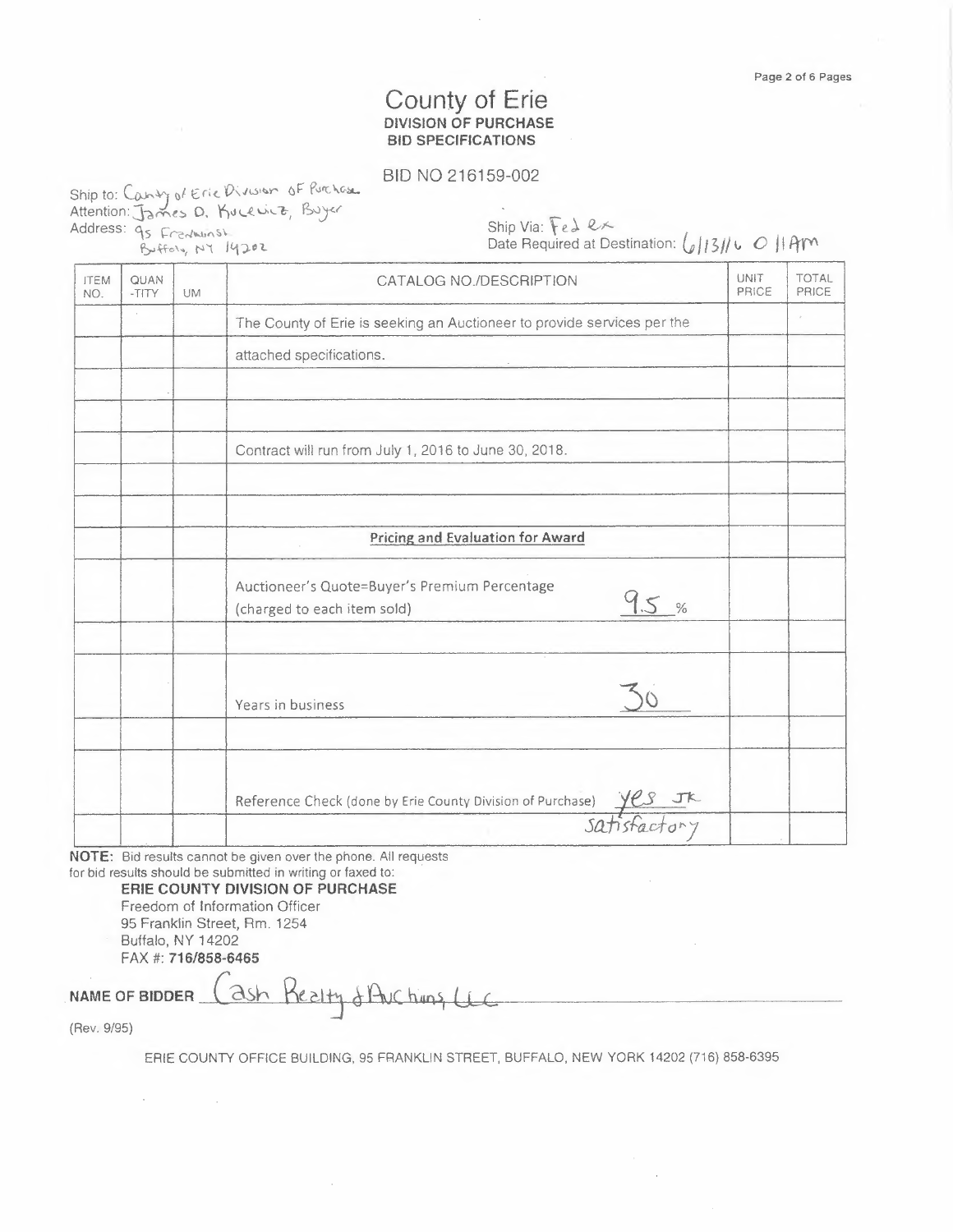**The County of Erie is seeking an Auctioneer to provide Live On-Site Auction Procedures, host and maintain an On-Line Auction Website for the sale of various surplus items. Items to include, but not limited to: Supplies, Equipment, Vehicles and Real Estate.** 

The County of Erie will provide an Auction date and the Auctioneer will provide the following:

For Both On-Site and On-line Auction Set-Up:

- 1. Cataloging of all items, providing descriptions and pictures.
	- a. County personnel will stage the auction items.
- 2. Responsible for the placing and payment of advertisement prior to the auction date.
	- a. One copy of the newspaper ad, brochure, press release, email Newsletter must be forwarded to the County's Buyer for filing.
- 3. Buyer's Premium will be allowed, but the auction website must be open to the public without a charge. \*\*\* The Buyer's Premium % amount will be part of the evaluation for award \*\*\*
- 4. Process all payments via cash, money order, check or credit card at no cost to the County.
- 5. Auctioneer will announce to all potential buyers that all items are sold "As Is".
- 6. Provide detailed Auction Results Sheets of what was sold at auction's end: Buyer's Name, Address & Phone Lot #, Item description Sold For \$\$ and Payment Type
- 7. Auctioneer must have been in business for at least 5 years and have maintained a website for at least 3 years.

\*\*\* This item will be part of the evaluation for award\*\*\*

8. Provide at least three references for evaluation.

#### \*\*\* This item will be part of the evaluation for award\*\*\*

- 9. Auctioneer will honor the County's right to accept or reject any or all bids that do not meet a minimum acceptable price without a penalty.
- 10. The County has the right to cancel and pull any item from an auction without penalty
- 11. Auctioneer will process all invoicing and provide a copy of a paid invoice to the County's personnel prior to the item(s) being picked-up.
- 12. Auctioneer may be called upon to auction County real estate.
	- a. Auctioneer must have all necessary and appropriate licenses to perform this service.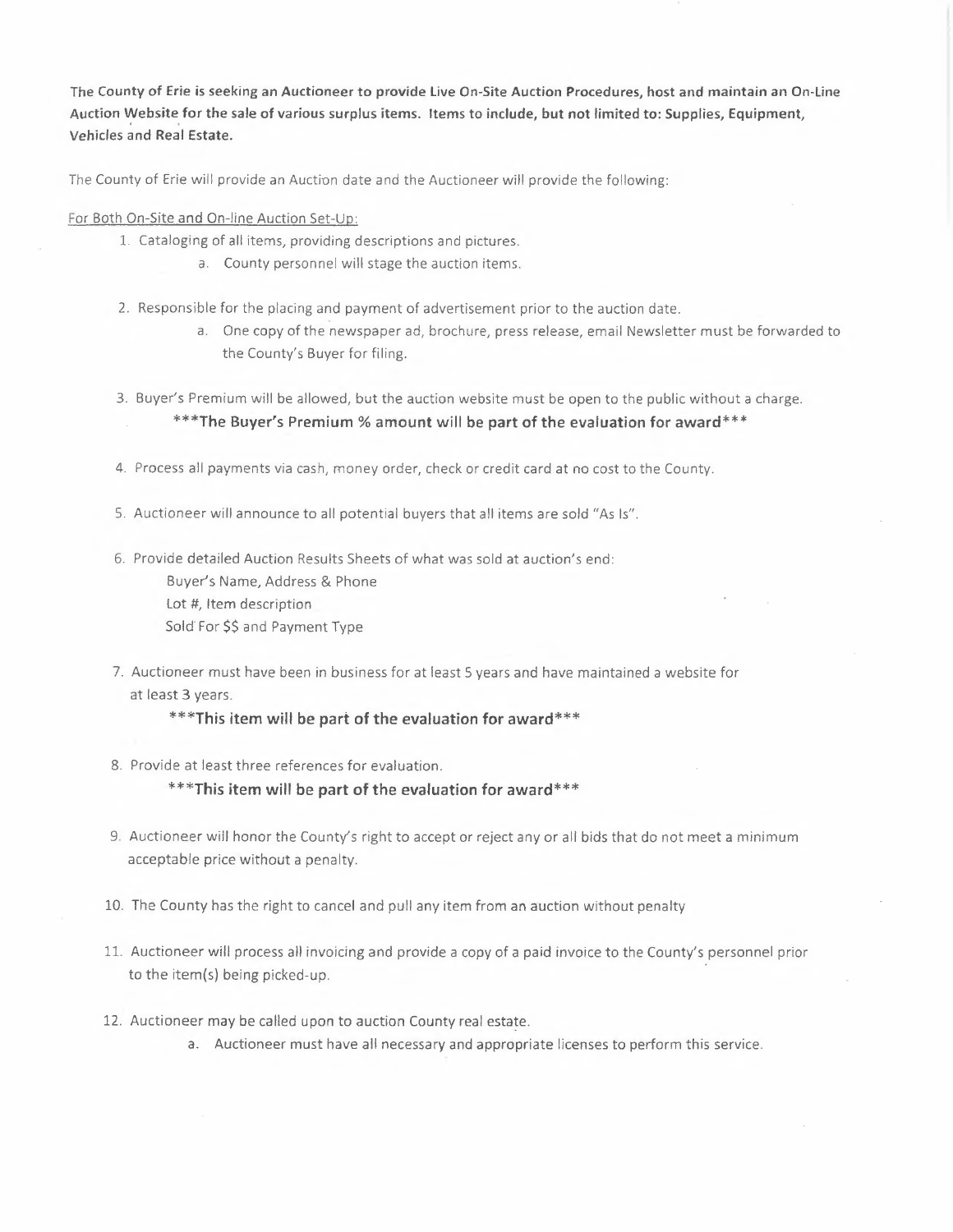- 13. Auctioneer may be called upon to auction a specialty item in a stand-alone situation at a disclosed site. Purchaser will be responsible for its removal. Pictures will need to be obtained within 48 hrs.
- 14. Auctioneer will provide a complete report on the sale within S days of the auction's end.
- 15. Auctioneer will provide full payment of the sale within 10 business days of the auction's end and acknowledges a 1% late payment charge will be incurred for each day thereafter, with exception of any item being held due to pending formal paperwork.
- 16. **On-site Auctions** space will be provided by the County of Erie. All on-site auctions will be held on an agreed upon date falling on a Saturday starting at 10 A.M. (subject to change by mutual agreement). The auctioneer must provide Erie County with an itemized list by lot number of all items slated for auction, prior to the start of the auction. Auctioneer will provide the appropriate staffing for a successful auction and secured site. Purchasers will be provided a minimum of 1 hour after the auction for removal which shall be monitored by the auctioneer.
- 17. **On-line Auctions:** Auctioneer shall, at the County's request, provide on-line auction services and the ability to handle shipping of on-line auction items at the Purchaser's expense. Purchasers must have a copy of the paid invoice that matches the copy sent to the County's Surplus personnel prior to picking the item up. Online auction start and finish dates will be agreed upon by the Auctioneer and Director of Purchase.
- 18. Any items remaining in the County's possession five (S) business days after the vehicle auction, with the exception for pending paperwork, and two (2) business days after all other auctions, excluding weekends and holidays, shall revert back to Erie County's ownership.
- 19. The Buyer's Premium will be the basis of total compensation for the auctioneer services provided.
- 20. Any expenses incurred by the County will be paid out of the gross revenues of the auction. For example: Towing, Tires etc. All expenses under this category need prior approval from the Director of Purchase.
- 21. Auctioneer must provide proof of insurance per requirements attached.
- 22. Listing Vehicles All vehicles, boats, etc. will be listed with their corresponding Vehicle Identification Number (VIN) on the Auction Results Sheets
- 23. All other County of Erie policies and procedures must be followed as determined by the Director of Purchase.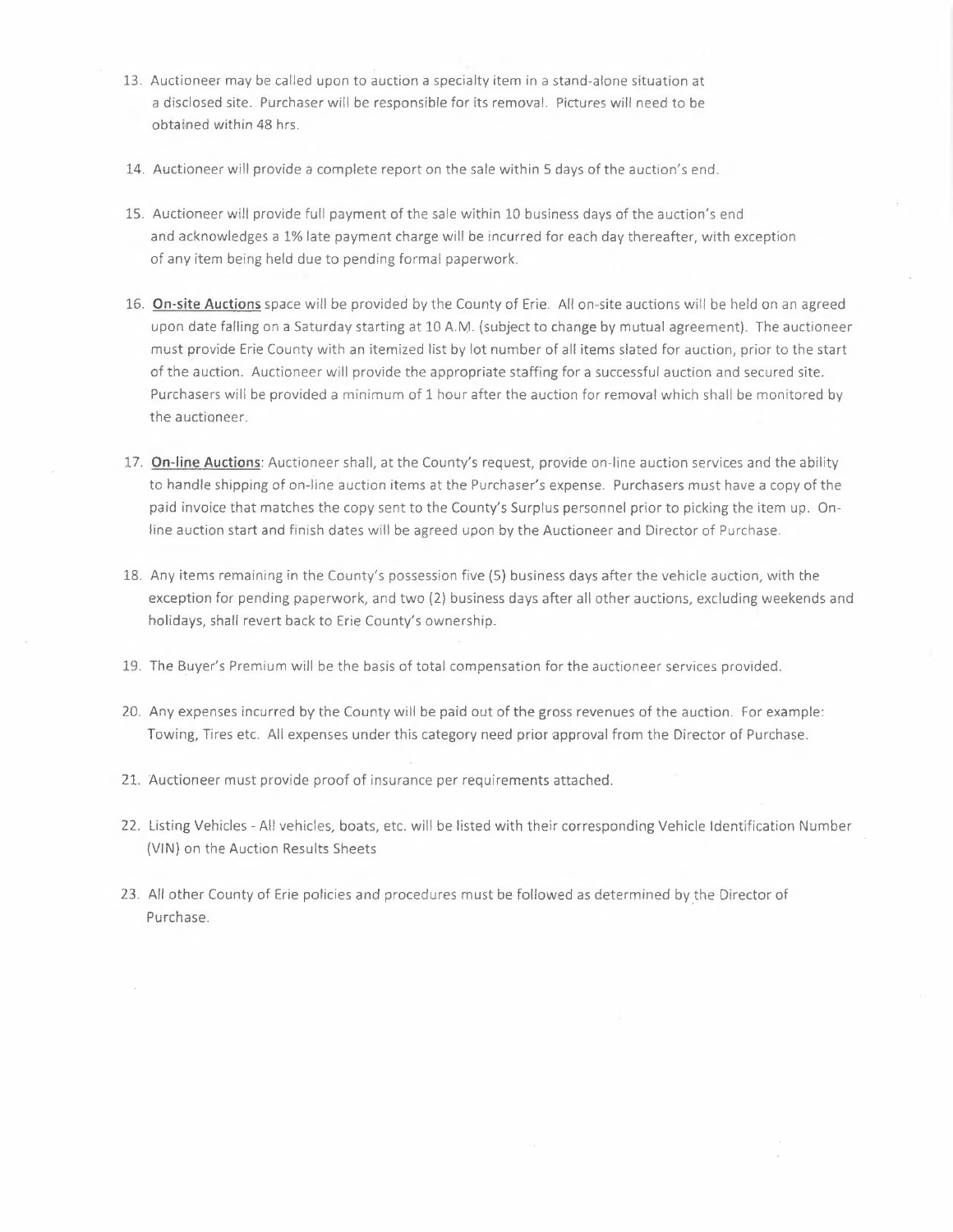## **County of Erie**  DIVISION OF PURCHASE **INSTRUCTIONS TO BIDDERS (FORMAL)**

1. BID SHALL BE SUBMITTED ON THESE COUNTY OF ERIE BID FORMS or bid will not be considered. Bid must be typed or printed in ink. Original autograph signatures in ink are required. Facsimile or rubber stamp signatures will not be accepted. DIVISION OF PURCHASE<br>
1. BID SHALL BE SUBMITTED ON THESE COUNTY OF ERIE BID FORMS or bid will no<br>
or printed in ink. Original autograph signatures in ink are required. Facsimile or rubber star<br>
ALL PAGES OF THIS BID DOCUME

2. LA TE PROPOSALS. Any bids received in the Erie County Division of Purchase after the date and time prescribed will not be considered for contract award.

3. EMERGENCY CLOSINGS. In the event the closing of certain County facilities and/or operations and/or services due to any flood, fire, fire drill, power failure, uncontrolled weather conditions or other cause beyond the Division of Purchase control, only bids received in the Division of Purchase prior to the date and time or postmarked as of the date prescribed will be considered for contract award.

4. ANY CHANGE IN WORDING OR INTERLINEATION BY A BIDDER OF THE INQUIRY AS PUBLISHED BY THE COUNTY OF ERIE shall be reason to reject the proposal of such bidder, or in the event that such change in the Invitation to Bid is not discovered prior to entering into a contract, to void any contract entered into pursuant to such bid.

5. THE COUNTY RESERVES THE RIGHT TO REJECT any and all bids, to accept either in whole or in part any one bid or combination of bids, as may be provided in the bid specifications, or to waive any informalities in bids. The County does not obligate itself to accept the lowest or any other proposal.

6. AWARD TO THE LOWEST RESPONSIBLE BIDDER. For the purpose of determining which bidder is the lowest qualified responsible bidder, it shall be the lowest three bidders' responsibility, within FIVE DAYS of being so notified by the Division of Purchase, to present information and documentation to the Division of Purchase, to satisfy the County that the bidder possesses sufficient capital resources, skill, judgment and experience to perform the work or deliver the material, as per bid specifications.

7. CONTRACT(S) OR PURCHASE ORDER(S) WILL BE AWARDED after due consideration of the suitability of goods and/or services bid to satisfy these specifications, the total cost of such goods and/or services including all cost elements, and the timeliness of the agreed upon delivery date.

8. This EXECUTORY CLAUSE shall be a part of any agreement entered into pursuant to this bid:

IT IS UNDERSTOOD BY THE PARTIES THAT THIS AGREEMENT SHALL BE EXECUTORY ONLY TO THE EXTENT OF THE MONIES AVAILABLE TO THE COUNTY OF ERIE AND APPROPRIATED THEREFOR, AND NO LIABILITY ON ACCOUNT THEREOF SHALL BE INCURRED BY THE COUNTY BEYOND THE MONIES AVAILABLE AND APPROPRIATED FOR THE PURPOSE THEREOF.

9. FAILURE TO MEET DELIVERY SCHEDULE as per accepted bid may result in legal action by the County of Erie to recover damages.

10. PRICES SHALL BE QUOTED F.O.B. DESTINATION AND DELIVERED INSIDE. "Tailgate delivery" will not be accepted unless specified by the County.

11. COLLECT TRANSPORTATION CHARGES WILL NOT BE PAID BY THE COUNTY. All freight, cartage, rigging, postage or other transportation charges shall be prepaid and included in the bid. There will be no additional charges for delivery.

12. NO TAXES ARE TO BE BILLED TO THE COUNTY. Bids shall not include any Federal, State, or local excise, sales, transportation, or other tax, unless Federal or State law specifically levies such tax on purchases made by a political subdivision. The County of Erie Purchase Order is an exemption certificate. Any applicable taxes from which the County is not exempt shall be listed separately as cost elements, and added into the total net bid.

13. THE SUCCESSFUL BIDDER shall comply with all laws, rules, regulations and ordinances of the Federal Government, the State of New York and any other political subdivision of regulatory body which may apply to its performance under this contract.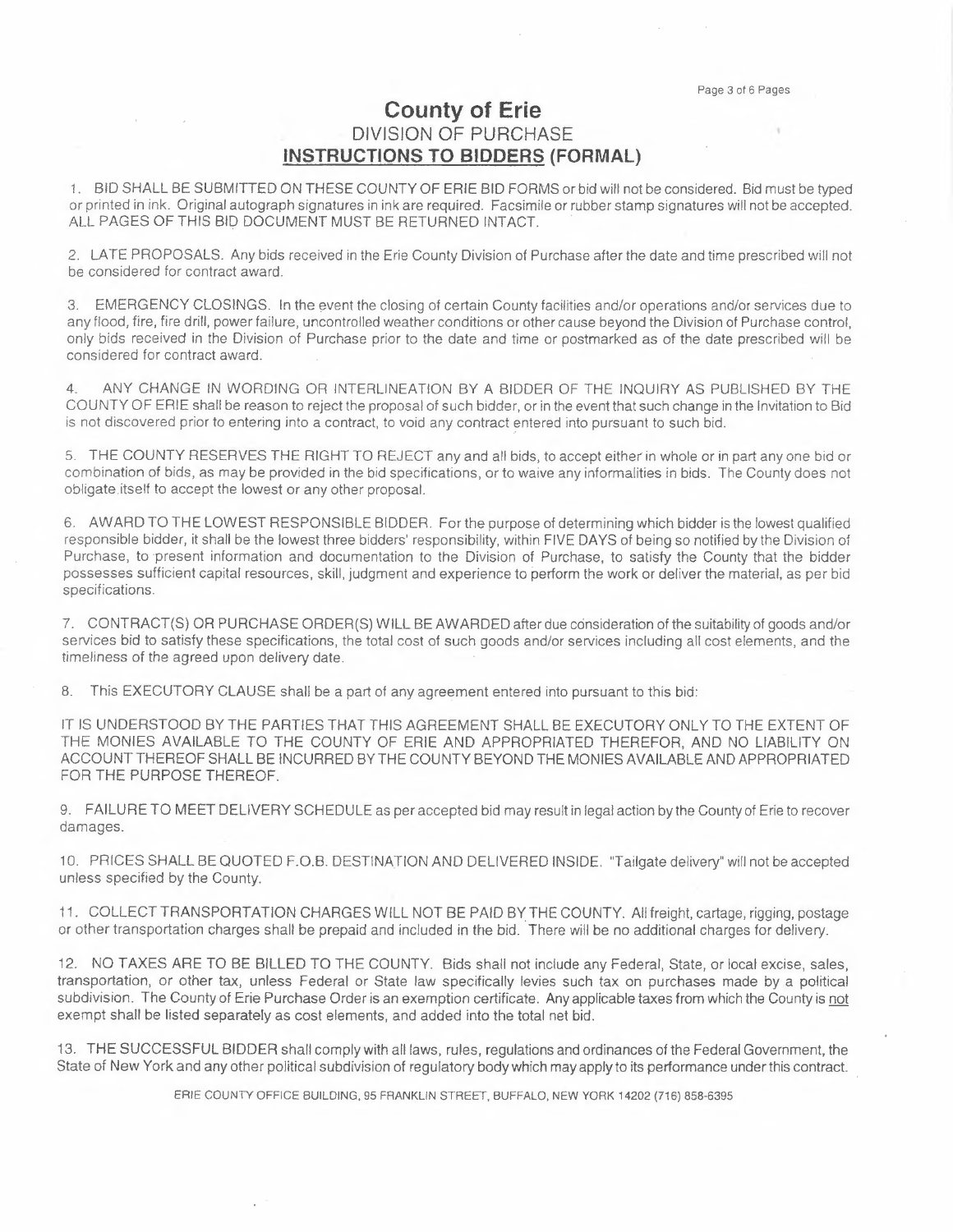## **County of Erie**  DIVISION OF PURCHASE

14. GRATUITIES, ILLEGAL OR IMPROPER SCHEMES. The County may terminate this agreement if it is determined that gratuities in the form of entertainment, gifts or otherwise were offered or given by a vendor, his agent or representative to any County official or employee with a view towards securing favorable treatment with respect to the awarding of this bid or the performance of this agreement. The County may also terminate this agreement if it is determined that the successful bidder engaged in any other illegal or improper scheme promotive of favoritism or unfairness incidental to the bidding process or the performance of this agreement. In the event that it is determined that said improper or illegal acts occurred, the County shall be entitled to terminate this agreement and/or exercise any other remedy available to it under existing law.

15. INSURANCE shall be procured by the Successful Bidder before commencing work, no later than 14 days after notice of award and maintained without interruption for the duration of the Contract, in the kinds and amounts specified in Exhibit IC, unless otherwise stipulated in these Bid Specifications. IF THE INSURANCE IS NOT PROVIDED IN ACCEPTABLE FORM WITHIN THIS PERIOD OF TIME, THEN THE DIRECTOR OF PURCHASE. MAY DECLARE THE VENDOR NONRESPONSIVE AND AWARD THE CONTRACT TO THE NEXT LOW RESPONSIBLE BIDDER.

CERTIFICATES OF INSURANCE shall be furnished by the successful bidder on Erie County Standard Insurance Certificate, Exhibit IC.

16. ANY CASH DISCOUNT which is part of bid will be considered as a reduction in the bid prices in determining the award of the bid. Date of invoice must not precede date of delivery. The County policy is to pay all claims in a timely manner within the specified time. However, if for some reason payment is delayed, the County will take the discount when payment is made. The County will not pay any interest charges, nor refund discount amounts taken after the discount period. If this is unsatisfactory, please quote net.

17. CHANGES IN THE WORK. The County may, as the need arises, through the Director of Purchase, order changes in the work through additions, deletions, or modifications without invalidating the contract. Compensation, as it may be affected by any change, shall be adjusted by agreement between the contractor and County through the Director of Purchase.

18. BID OFFERING MATERIAL OTHER THAN THAT OF SPECIFIED MANUFACTURER OR TRADE NAME will be considered unless stated otherwise. The use of the name of a particular manufacturer, trade name, or brand in describing an item does not restrict a bidder to that manufacturer or specific article. However, the substituted article on which a proposal is submitted must be of such character or quality that it would *serve* the purpose for which it is to be used equally well as the manufacturer or brand specified. Proposals will be accepted in accordance with specifications on file or approved equal.

19. IF MATERIAL OR SERVICES OTHER THAN THOSE SPECIFIED IN THIS BID DOCUMENT ARE OFFERED, the bidder must so state and furnish at the time of bid opening, if so requested, and as part of his bid the following information in duplicate:

(a) Complete description of the item offered, and detailed explanation of the differences between the item specified and the item offered. If, in the opinion of the Division of Purchase, sufficient detail is not presented as a part of the sealed bid to permit definitive evaluation of any substitute item, the bid will not be considered.

- (b) Descriptive literature of item offered, for evaluation.
- (c) List of installations in Erie County of the item offered.
- (d) List of other installations.

20. ANY ADDITIONAL INFORMATION for which bidder desires to add to the bid shall be written on a separate sheet of paper, attached to and submitted with the formal sealed bid, to be read at the formal opening.

21. WORKMANSHIP MUST MEET WITH THE APPROVAL OF THE DEPARTMENT HEAD(S) INVOLVED, AND SHALL BE FIRST CLASS in every respect without exception and shall be equal to the best modern practices. Materials furnished *are* to be new and unused. All materials furnished or work performed are to be guaranteed free from defects. Anything found defective or not meeting specifications, no matter in what stage of completion, may be rejected and shall be made good by the contractor at his own expense.

22. CONTRACTOR SHALL CLEAN UP and remove all debris and rubbish resulting from the work and leave the premises broom clean to the approval of the department head.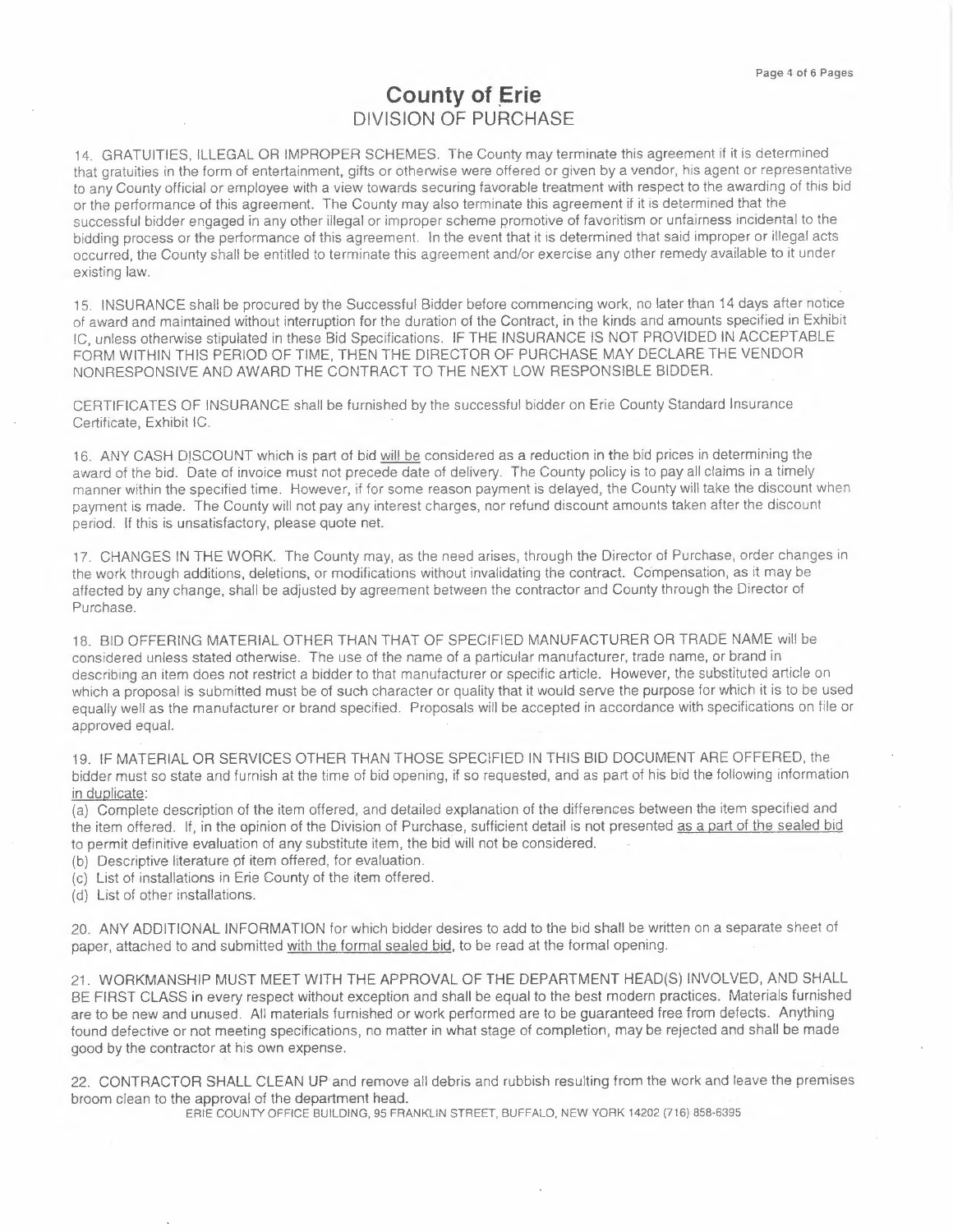## **County of Erie**  DIVISION OF PURCHASE

23. THIS BID IS FIRM AND IRREVOCABLE for a period of 45 days from the date and time of the bid opening. If a contract is not awarded within the 45 day period, a bidder to whom the bid has not been awarded, may withdraw his bid by serving written notice of his intention to do so upon the Division *of* Purchase. Upon withdrawal of the bid pursuant to this paragraph, the Division of Purchase will forthwith return the bidder's security deposit.

24. PRICES CHARGED TO THE COUNTY OF ERIE are to be no higher than those offered to any other governmental or commercial consumer. If a bidder has a New York State or a Federal GSA contract for any of the items covered in this bid or any similar items, he shall so indicate that he has said contract on these bid papers and automatically supply a copy of this contract within five days after notification of award.

25. PRICE IS FIRM. The unit prices bid shall remain firm, and any other charges bid shall also remain firm, for delivery of the equipment, material, work, or services described in this bid. No cost increase shall be charged for any reason whatsoever.

26. EXTENSION OF PRICE PROTECTION. Any contract entered into pursuant to this bid to supply the County's requirements of goods and/or services for a definite period of time as stated in the attached specifications may be extended for not more than two successive periods of equal length at the same bid price upon the mutual agreement of the successful bidder and the County. All extensions shall be submitted in writing and shall have prior approval by the County of Erie, Director of Purchase.

27. IN EXECUTING THIS BID, THE BIDDER AFFIRMS that all of the requirements of the specifications are understood and accepted by the bidder, and that the prices quoted include all required materials and services. The undersigned has checked all of the bid figures, and understands that the County will not be.responsible for any errors or omissions on the part of the undersigned in preparing this bid. Mistakes or errors in the estimates, calculations or preparation of the bid shall not be grounds for the withdrawal or correction of the bid or bid security. In case of error in extension of prices in the bid, the unit price will govern.

28. ACCOUNT ABILITY. The undersigned shall be fully accountable for his or its performance under this bid, or any contract entered into pursuant to this bid, and agrees that he, or its officers, will answer under oath all questions relevant to the performance thereof and to any transaction, act or omission had, done or omitted in connection therewith if called before any Judicial, County or State officer or agency empowered to investigate the contract or his performance.

#### 29. TERMINATION OF CONTRACT:

a. At its option, the County may at any time for any reason terminate this agreement and the Contractor shall immediately cease all work under the agreement upon receipt of written notice of such termination from the County.

b. In the event of termination for any reason other than the fault of the Contractor, or the nonavailability of funds as provided in the above Executory Clause, the Contractor shall be paid the amount due to date of termination, and all reasonable expenses caused by such termination.

30.THE SUCCESSFUL BIDDER TO WHOM THE BID IS AWARDED SHALL INDEMNIFY AND HOLD HARMLESS the County of Erie and its agents and employees from and against all claims, damages, losses or causes of action arising out of or resulting from such vendor's performance pursuant to this bid.

31. STATUS AS AN INDEPENDENT CONTRACTOR: The successful Bidder to whom the bid is awarded and the County agree that the Bidder and its officers, employees, agents, contractors, subcontractors and/or consultants are independent contractors and not employees of the County or any department, agency or unit thereof. In accordance with their status as independent contractors, the Bidder covenants and agrees that neither the Bidder nor *any* of its officers, employees, agents, contractors, subcontractors and/or consultants will hold themselves out as, or claim to be, officers or employees of the County or any department, agency or unit thereof.

32. GOVERNED BY NEW YORK LAW: This Agreement shall be construed and enforced in accordance with the laws of the State of New York. In addition, the parties hereby agree that for any cause of action arising out of this Agreement shall be brought in the County of Erie. (Rev. 04/09)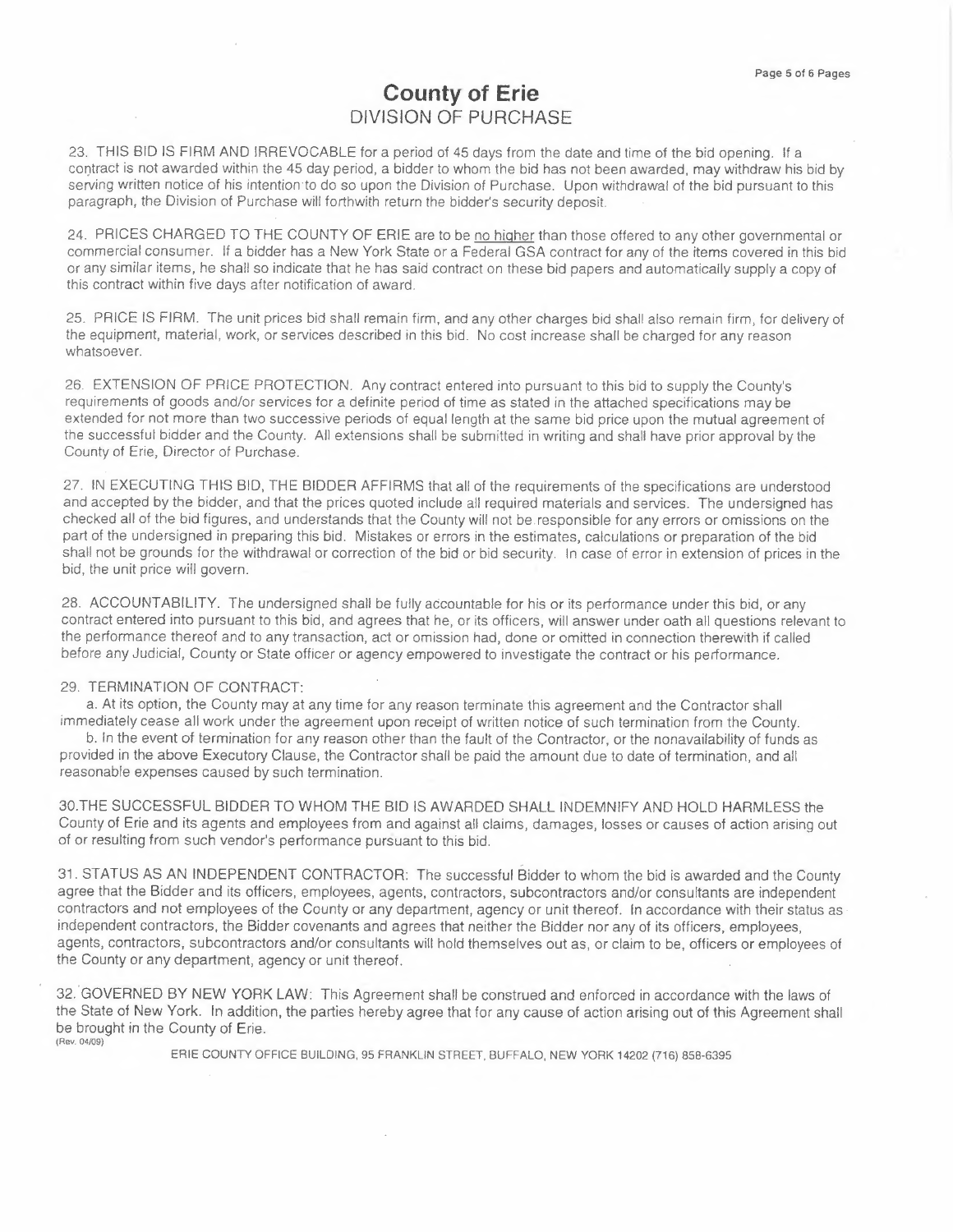## **County of Erie DIVISION OF PURCHASE**

| To facilitate correct drawing and execution of contract, bidder shall supply full information concerning legal status: |
|------------------------------------------------------------------------------------------------------------------------|
| FIRM NAME Cash Realty & Auctions, LLL                                                                                  |
| ADDRESS OF PRINCIPAL OFFICE STREET 210 SOLUYER AVE                                                                     |
|                                                                                                                        |
| AREA CODE TILO PHONE 885-2200 STATE New YORK ZIP 14150                                                                 |
| Check one: CORPORATION EXAMPLE PARTNERSHIP VILLE INDIVIDUAL                                                            |
| INCORPORATED UNDER THE LAWS OF THE STATE OF New York                                                                   |
| If foreign corporation, state if authorized to do business in the State of New York:                                   |
| $YES$ $NO$                                                                                                             |
| TRADE NAMES: Cash Auctions                                                                                             |
| ADDRESS OF LOCAL OFFICE STREET A 10 Saluyer Ave                                                                        |
|                                                                                                                        |
| AREA CODE HU PHONE 885-2200 STATE New York ZIP 14150                                                                   |
|                                                                                                                        |
| NAMES AND ADDRESSES OF PARTNERS:                                                                                       |
|                                                                                                                        |
| Sally Cunningham 98 012 Colony Ave. Tonawaneg NY 14150<br>Nevey Cunningham 25 Roycott, Amherst, NY 14226               |
|                                                                                                                        |
|                                                                                                                        |

(Rev. 4/1/93)

 $\bar{z}$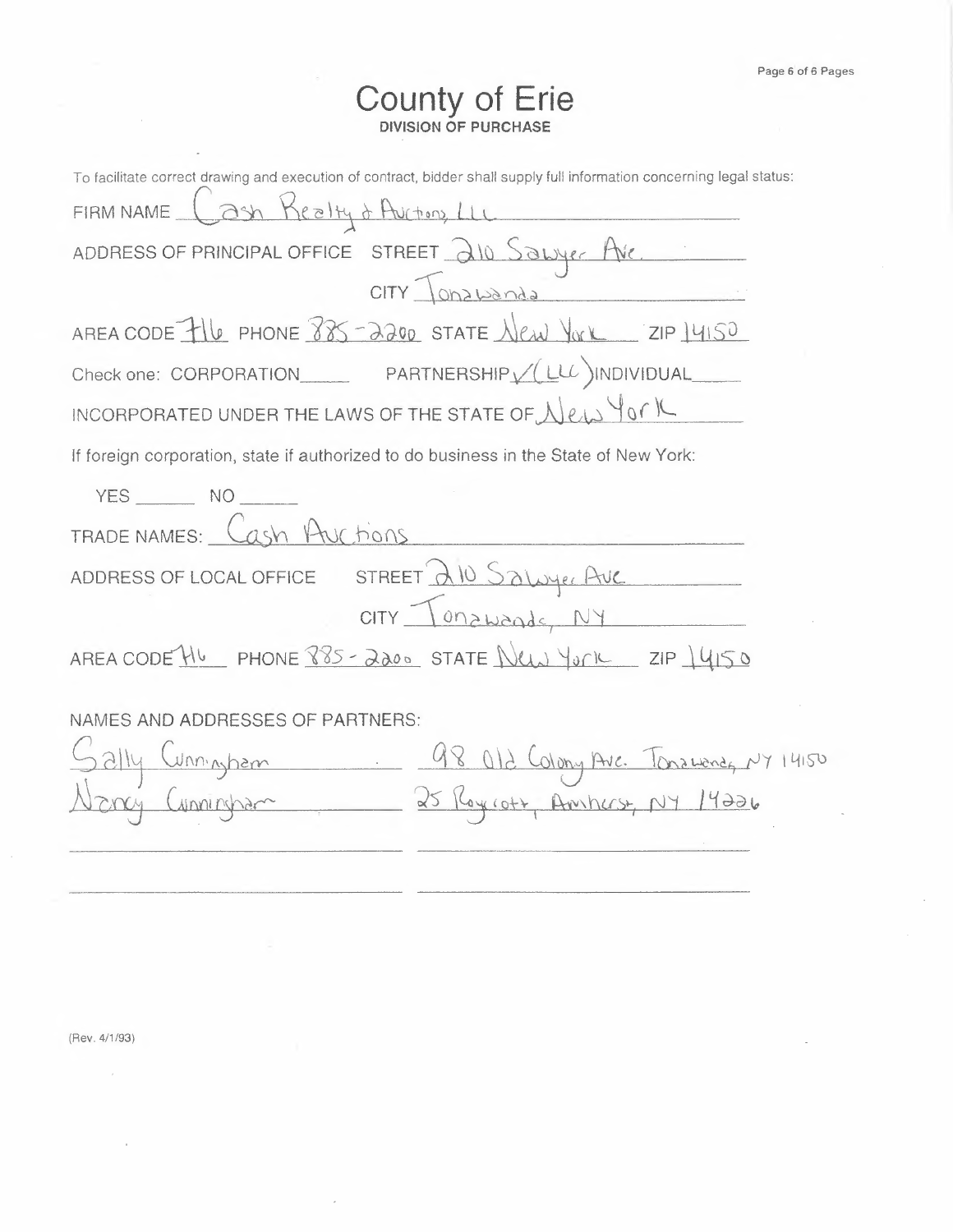EXHIBIT "A"

## **County of Erie MARK C. POLONCARZ COUNTY EXECUTIVE**

#### DIVISION OF PURCHASE

## **ASSIGNMENT OF PUBLIC CONTRACTS**

## GENERAL MUNICIPAL LAW - Section 109:

1. A clause shall be inserted in all specifications of contracts hereafter made or awarded by an officer, board or agency of a political subdivision, or any district therein, prohibiting any contractor, to whom any contract shall be let, granted or awarded, as required by law, from assigning, transferring, conveying, subletting or otherwise disposing of the same, or of his right, title or interest therein, or his power to execute such contract, to any other person or corporation without the previous consent in writing of the officer, board or agency awarding the contract.

2. If any contractor, to whom any contract is let, granted, or awarded, as required by law, by any officer, board or agency of a political subdivision, or of any district therein, without the previous written consent specified in subdivision one (1) of this section, assign, transfer, convey, sublet or otherwise dispose of such contract, or his right, title or interest therein, or his power to execute such contract to any other person or corporation, the officer, board or agency which let, made, granted or awarded such contract shall revoke and annul such contract, and the political subdivision or district therein, as the case may be, and such officer, board or agency shall be relieved and discharged from all liability and obligations growing out of such contract to such contractor, and to the person or corporation to which such contract shall have been assigned, transferred, conveyed, sublet or otherwise disposed of, and such contractor, and his assignee, transferee or sub lessee shall forfeit and lose all monies, theretofore earned under such contract, except so much as may be required to pay his employees. The provisions of this section shall not hinder, prevent or affect any assignment by any such contractor for the benefit of his creditors made pursuant to the laws of the State.

NO ASSIGNMENT OF ANY AGREEMENT pursuant to this bid shall be made without specific prior approval, in writing, by the Erie County Director of Purchase.

(Rev. 12/0 1/93)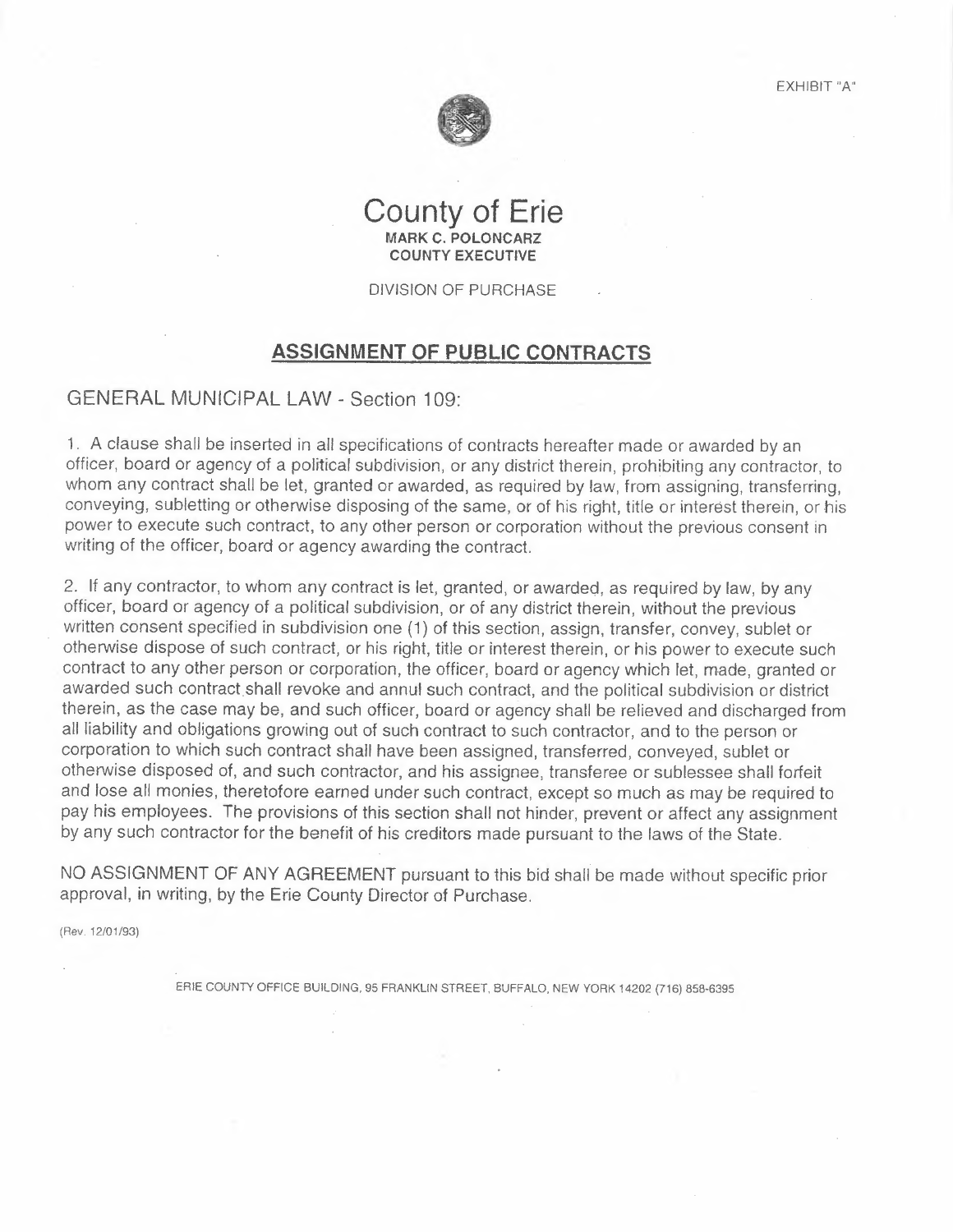



 $\sim$ 

### **COUNTY OF ERIE MARK C. POLONCARZ COUNTY EXECUTIVE**

#### **DIVISION OF PURCHASE**

#### PURCHASES BY OTHER LOCAL GOVERNMENTS OR SPECIAL DISTRICTS

The Erie County Legislature has adopted the following resolution for the purpose of allowing the following-named local governmental or school districts to make purchases through the County bidding procedures.

Under the following conditions, the Director of Purchase may make purchasing services available to the following 88 participants:

1. When in the opinion of the Director of Purchase it will not create any burden or hardship upon the County and the anticipated prices will not be adversely affected thereby, the Director is authorized when he deems appropriate and as may be requested by the participants to provide in any particular County bid specification that the participants in Erie County shall have the right to make purchases based upon the bids received by the County.

2. The County Purchase Director, within the limits of his time and manpower, shall disseminate relevant contract information to the participants.

3. The participants in County contracts will issue purchase orders directly to vendors within the specified contract period referencing the County contract involved and be liable for any payments due on such purchase orders.

Bidders shall take notice that as a condition of the award of a County contract pursuant to these specifications, the successful bidder agrees to accept the award of a similar contract with any of the participants in Erie County if called upon to do so. The County, however, will not be responsible for any debts incurred by participants pursuant to this or any other agreement.

Necessary deviations from the County's specifications in the award of a participant's contract, particularly as such deviations may relate to quantities or delivery point, shall be a matter to be resolved between the successful bidder and participants. All inquiries regarding prospective contracts shall be directed to the attention of:

AKRON CENTRAL SCHOOL DISTRICT, District Clerk, 47 Bloomingdale Ave., Akron, NY 14001 AKRON VILLAGE OF, Clerk-Treasurer, 21 Main St., Akron, NY 14001 ALDEN CENTRAL SCHOOL DISTRICT, District Clerk, 13190 Park St., Alden, NY 14004 ALDEN TOWN OF, Town Clerk, Town Hall, 11901 Broadway, Alden, NY 14004 ALDEN VILLAGE OF, Village Clerk, 13336 Broadway, Alden, NY 14004 AMHERST CENTRAL SCHOOL DISTRICT, Business Manager, 4301 Main St., Amherst, NY 14226 AMHERST TOWN OF, Highway Superintendent, Town Hall, 5583 Main St., Williamsville, NY 14221 AMHERST TOWN OF, Town Supervisor, Town Hall, 5583 Main St., Williamsville, NY 14221 ANGOLA VILLAGE OF, Clerk-Treasurer, 41 Commercial St., Angola, NY 14006 AURORA TOWN OF, Town Clerk, Town Hall, 5 S. Grove St., E. Aurora, NY 14052 BLASDELL VILLAGE OF, Clerk-Treasurer, 121 Miriam St., Blasdell, NY 14219 BOCES, ERIE #1, Clifford N Crooks Svc. Ctr., 355 Harlem Rd. West Seneca NY 14224-1892 BOCES, ERIE CATTARAUGUS #2, Assistant Superintendent, 3340 Baker Rd., Orchard Park, NY 14127 BOSTON TOWN OF, Town Clerk, Town Hall, 8500 Boston State Rd., Boston, NY 14025 BRANT TOWN OF, Town Clerk, Town Hall, Brant North Collins Rd., Brant, NY 14027 BUFFALO BOARD OF EDUCATION, Purchasing Agent, 408 City Hall, Buffalo, NY 14202 BUFFALO CITY OF, Division of Purchasing, 1901 City Hall, Buffalo, NY 14202 BUFFALO SEWER AUTHORITY, General Manager, 1038 City Hall, Buffalo, NY 14202-3378 CHEEKTOWAGA CENTRAL SCHOOL DISTRICT, 3600 Union Rd., Cheektowaga, NY 14225 CHEEKTOWAGA-MARYVALE UNION FREE SCHOOL DISTRICT, District Clerk, 1050 Maryvale Dr., Cheektowaga, NY 14225-2386 CHEEKTOWAGA-SLOAN UNION FREE SCHOOL DISTRICT, District Clerk, 166 Halstead Ave., Sloan, NY 14212-2295 CHEEKTOWAGA TOWN OF, Town Hall, Broadway & Union Rds., Cheektowaga, NY 14227 CLARENCE CENTRAL SCHOOL DISTRICT, Business Administrator, 9625 Main St., Clarence, NY 14031-2083 CLARENCE TOWN OF, Town Clerk, 1 Town Place, Clarence, NY 14031 CLEVELAND HILL FIRE DISTRICT NO. 6, Secretary, 440 Cleveland Dr., Cheektowaga, NY 14225 CLEVELAND HILL UF.S.D. @ CHEEKTOWAGA, Business Manager,105 Mapleview Dr., Cheektowaga, NY 14225